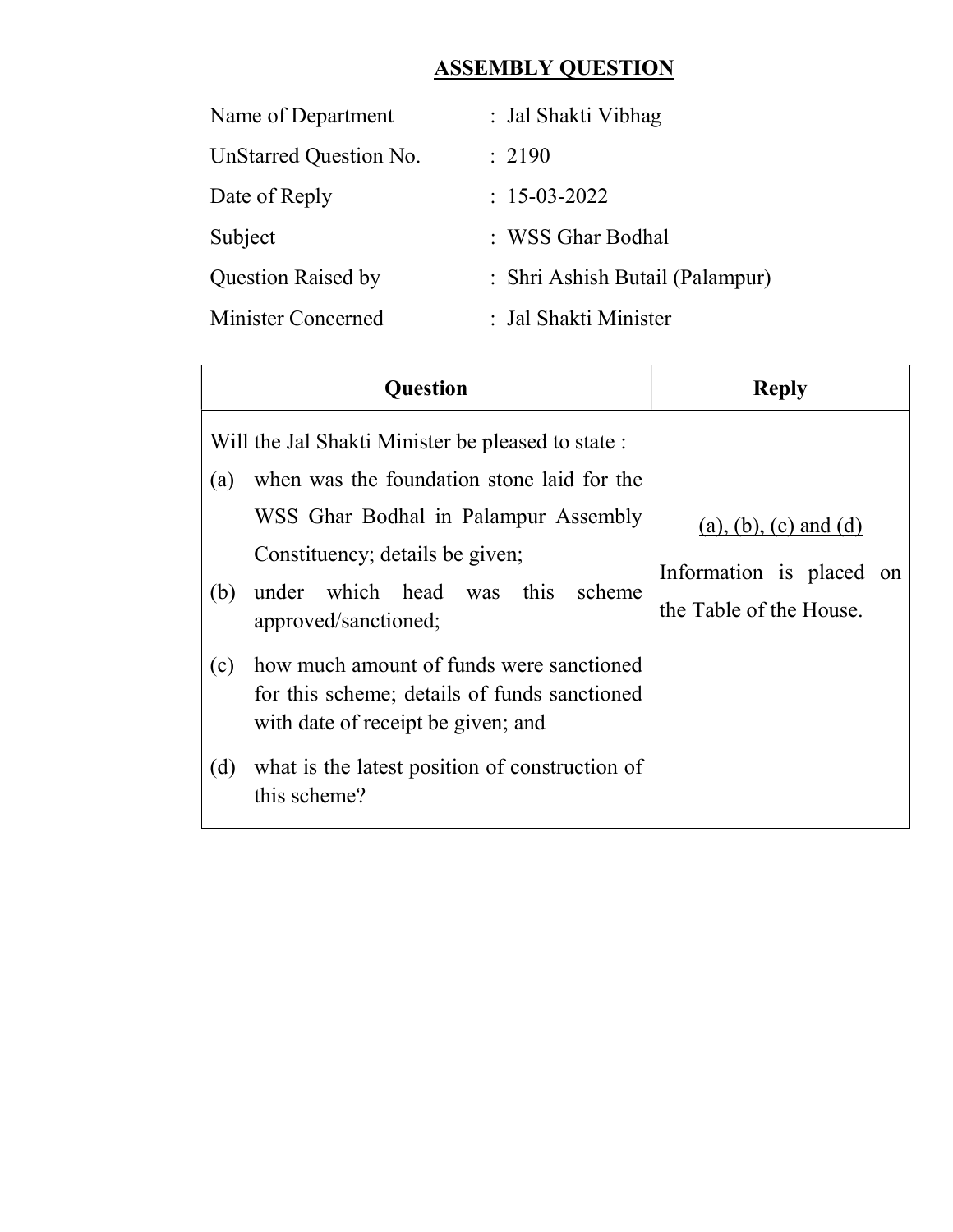## REPLY TO UNSTARRED ASSEMBLY QUESTION NO.2190, ASKED BY SHRI ASHISH BUTAIL (PALAMPUR)

- (a) The foundation stone of Lift Water Supply Scheme Ghar Bodhal in GP Ghar in Tehsil Palampur was laid by Hon'ble Chief Minister Himachal Pradesh on 29-01-2018.
- (b) This scheme has been approved under NABARD, RIDF–XXIII.
- (c) The above scheme has been sanctioned on 28-09-2017 for Rs. 147.84 lakh. Year wise budget/receipt of funds is as under :-

| Year         | <b>Budget (in Lakh)</b> |
|--------------|-------------------------|
| 2017-18      | 0.33                    |
| 2018-19      | 2.72                    |
| 2019-20      | 32.83                   |
| 2020-21      | 1.23                    |
| 2021-22      | 1.77                    |
| <b>Total</b> | 38.88                   |

(d) This scheme is in progress. Approximately 30% work of the scheme has been completed and it is targeted to be completed till 30-09-2022 Component wise detail is placed at Annexure 'A'.